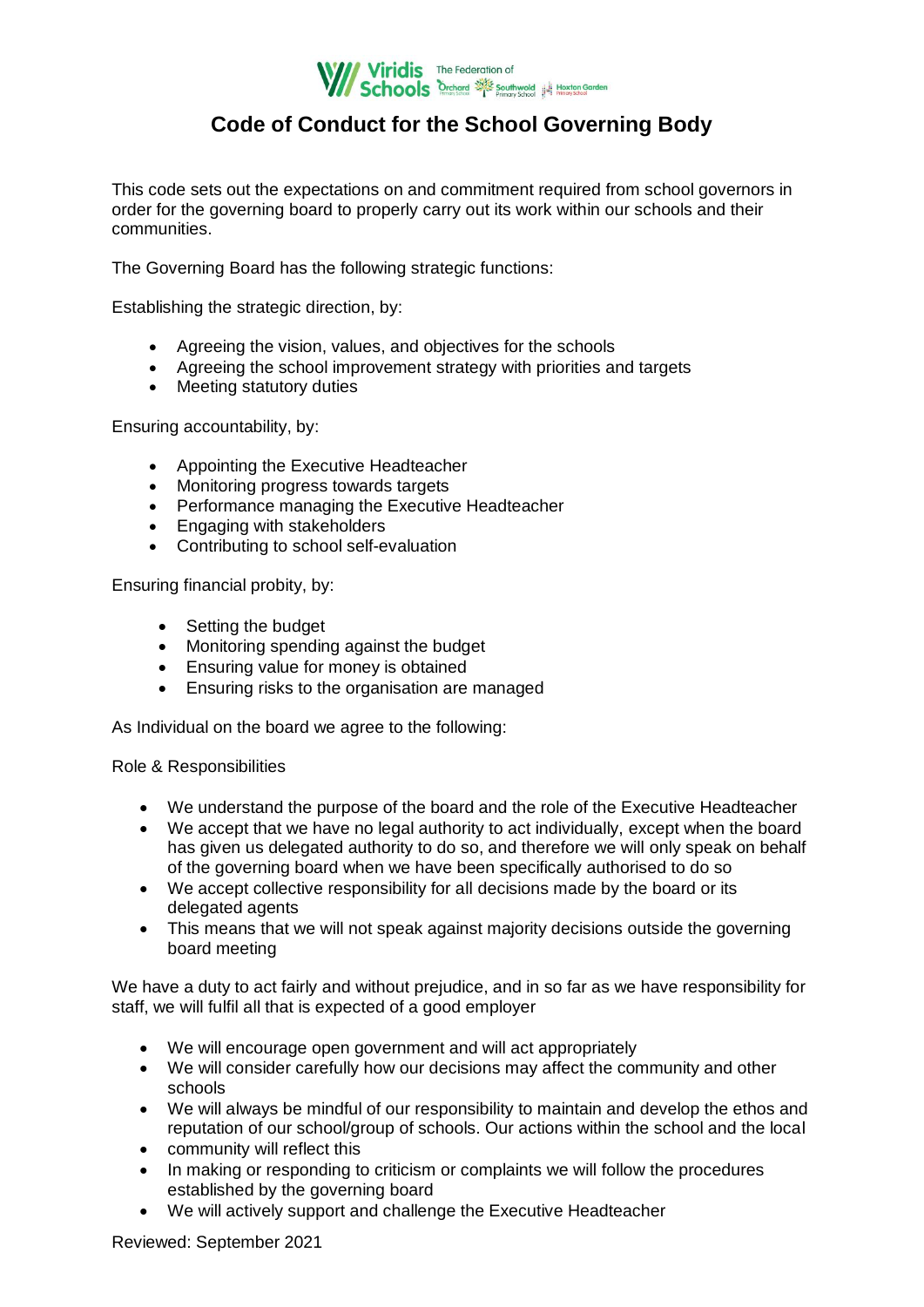

## **Commitment**

- We acknowledge that accepting office as a governor involves the commitment of significant amounts of time and energy
- We will each involve ourselves actively in the work of the governing board, and accept our fair share of responsibilities, including service on committees or working groups
- We will make full efforts to attend all meetings and where we cannot attend explain in advance why we are unable to
- We will get to know the schools well and respond to opportunities to involve ourselves in school activities
- We will visit the schools, with all visits arranged in advance with the Executive Headteacher and undertaken within the framework established by the governing board
- We will consider seriously our individual and collective needs for induction, training and development, and will undertake relevant training
- We accept that in the interests of open government, our full names, date of appointment, terms of office, roles on the governing board, attendance records, relevant business and pecuniary interests, category of governor and the body responsible for appointing us will be published on the school's website
- In the interests of transparency we accept that information relating to governors will be collected and logged on the DfE's national database of governors (Get Information About Schools, formally Edubase)

#### Relationships

- We will strive to work as a team in which constructive working relationships are actively promoted
- We will express views openly, courteously and respectfully in all our communications with other governors and the clerk to the governing board
- We will support the chair in their role of ensuring appropriate conduct both at meetings and at all times
- We are prepared to answer queries from other board members in relation to delegated functions and take into account any concerns expressed, and we will acknowledge the time, effort and skills that have been committed to the delegated function by those involved
- We will seek to develop effective working relationships with the Executive Headteacher, staff and parents, the trust, the local authority and other relevant agencies and the community

### **Confidentiality**

- We will observe complete confidentiality when matters are deemed confidential or where they concern specific members of staff or pupils, both inside or outside school
- We will exercise the greatest prudence at all times when discussions regarding school business arise outside a governing board meeting
- We will not reveal the details of any governing board vote